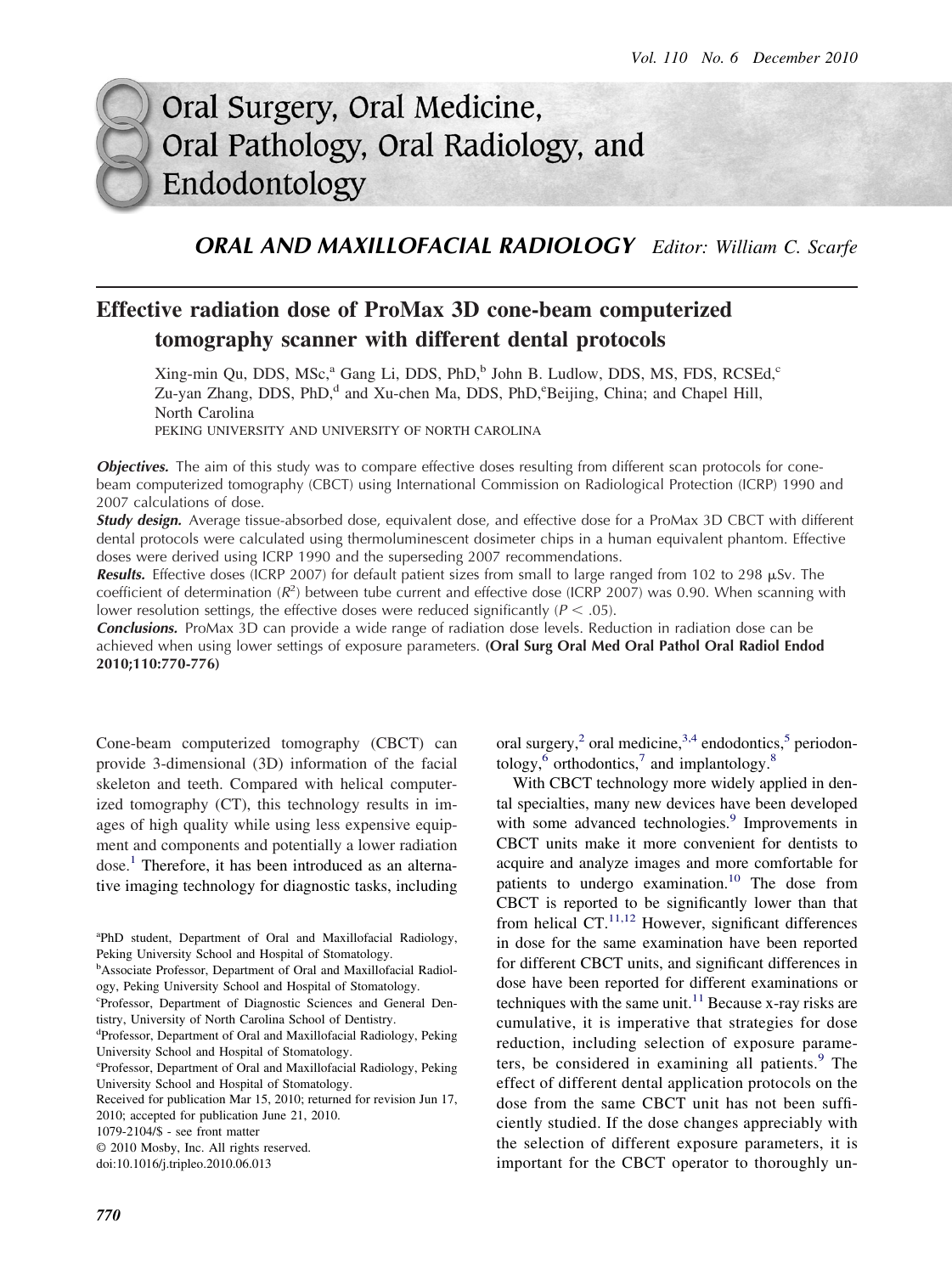<span id="page-1-0"></span>

| Scan no. | Patient size | Volume height | Volume diameter | Resolution | kV | mA | $Exposure$ time $(s)$ |  |
|----------|--------------|---------------|-----------------|------------|----|----|-----------------------|--|
|          | Smallest     | Full          | Full            | Normal     | 84 | 8  | 12                    |  |
|          | Smaller      | Full          | Full            | Normal     | 84 | 10 | 12                    |  |
|          | Middle       | Full          | Full            | Normal     | 84 | 12 | 12                    |  |
| 4        | Larger       | Full          | Full            | Normal     | 84 | 14 | 12                    |  |
|          | Largest      | Full          | Full            | Normal     | 84 | 16 | 12                    |  |
| 6        | Largest      | Half-upper    | Full            | Normal     | 84 | 16 | 12                    |  |
|          | Largest      | Half-lower    | Full            | Normal     | 84 | 16 | 12                    |  |
| 8        | Largest      | Full          | Half-anterior   | Normal     | 84 | 16 | 12                    |  |
| 9        | Largest      | Full          | Half-posterior  | Normal     | 84 | 16 | 12                    |  |
| 10       | Largest      | Full          | Full            | Lowdose    | 84 | 8  | 2.8                   |  |
| 11       | Largest      | Full          | Full            | Highdose   | 84 | 16 | 12                    |  |
| $12*$    | Largest      | Full          | Full            | Lowdose    | 84 | 8  | 8.4                   |  |

\*Three horizontally displaced volumes acquired for stitching into a single volume.

derstand the effects of the scanning parameters and their impact on radiation safety. $13$ 

Among commercially available CBCT units, the ProMax 3D (Planmeca, Helsinki, Finland) provides a small field of view that is well suited to general dentistry diagnostic procedures involving evaluation of limited dentoalveolar areas. However, the variety of selectable exposure parameters for dentists to choose may be confusing for an operator without advanced radiology training. Because of this and general ignorance about principles and best indications for CBCT use, the opportunity for misuse or abuse of the technology is great. The aim of the present study, therefore, was to determine the effective dose levels of the ProMax 3D unit while varying exposure parameters that may be used for different dental examinations.

#### **MATERIALS AND METHODS**

The ProMax 3D CBCT scanner investigated in this study provides 4 selectable imaging parameters which may affect patient dose: patient size, volume size, image resolution, and field of view (FOV). Five default patient sizes adjust milliamperage (mA) in 2-mA increments from smallest (8 mA) to largest (16 mA). Three image volume sizes are available. The largest volume is  $80 \times 80$  mm (height  $\times$  diameter) and is intended to include the dentate region of both upper and lower jaws. An intermediate scan volume ( $50 \times 80$  mm) can be applied in examination of the maxilla or mandible only. The smallest scan volume reduces the volume diameter by one-half ( $50 \times 40$  mm) and can be applied in examination of sextants of individual arches. Three selectable resolutions are available: low, normal, and high dose. Furthermore, ProMax 3D software can stitch 2 or 3 views together to cover a larger anatomic area if that is desired. When this function is selected, the resolution is restricted to the "low dose" setting by the

manufacturer. The dental protocols were therefore defined by the different combinations of patient size, volume size, and image resolution. For the largest examination area, 3 horizontal full-volume diameter views were acquired at lower resolution for stitching in this study (Table I). The exposure parameters for each of the dental protocols examined in this study are also presented in Table I.

The absorbed doses were measured by using thermoluminescent dosimeter chips (TLDs; LiF:Mg,Cu,P). Before the study, all dosimeters were calibrated using a Co-60 source. Three chips were positioned at each of 21 locations within the head and neck region of an anthropomorphic adult human male phantom (model ART-210; Radiology Support Devices, Long Beach, CA, USA). This phantom is constructed to simulate skeletal and soft tissue anatomic location and attenuation characteristics, and it closely conforms to the International Commission on Radiation Units and Mea-surements specifications.<sup>[14](#page-6-0)</sup> The method described by Ludlow et al. $^{11}$  $^{11}$  $^{11}$  was used to position the TLD chips [\(Table II\)](#page-2-0). Before loading, the chips were annealed at 240°C for 10 minutes and then cooled immediately to ambient temperature. All chips were read within 90 minutes after each exposure by using a BR2000D reader (Bochuangte Science and Technology Development Co., Beijing, China). The coefficient of variation (standard deviation of measurements  $\div$  mean of measurements) was used to determine the consistency of dose measurement by the TLD system. Each of the 3 TLD values for 21 anatomic locations in protocol nos. 1-5 was assessed using 1-way analysis of variance (ANOVA). The average coefficient of variation was 8%. The 8% variation in individual TLDs is consistent with typical tolerances of  $\pm 5\%$  that are reported by commercial processors of TLD 100s (LiF: Mg, Ti).<sup>[15](#page-6-0)</sup> There was no statistical association with dosimeter location ( $P = .78$ ) or protocol ( $P = .10$ ).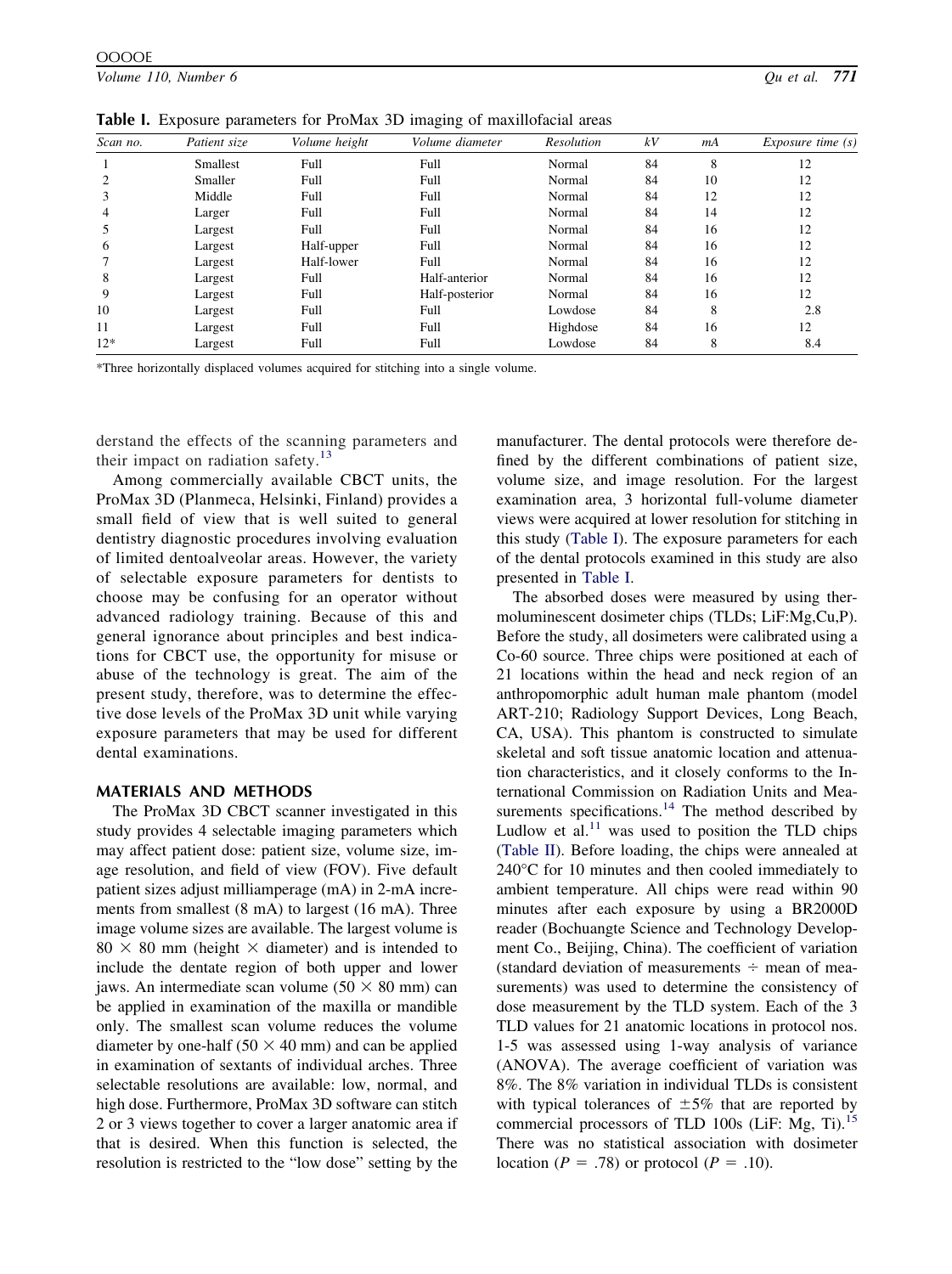| Calvarium anterior<br>1<br>$\overline{\mathbf{c}}$<br>Calvarium right<br>3<br>Calvarium posterior |                |
|---------------------------------------------------------------------------------------------------|----------------|
|                                                                                                   | 2              |
|                                                                                                   | $\overline{c}$ |
|                                                                                                   | $\sqrt{2}$     |
| $\overline{\mathcal{L}}$<br>Mid brain                                                             | $\sqrt{2}$     |
| 5<br>Pituitary                                                                                    | $\mathfrak{Z}$ |
| 6<br>Right orbit                                                                                  | $\overline{4}$ |
| 7<br>Left orbit                                                                                   | 4              |
| 8<br>Right lens of eye                                                                            | 3              |
| 9<br>Left lens of eye                                                                             | $\mathfrak{Z}$ |
| 10<br>Left cheek                                                                                  | 5              |
| 11<br>Right parotid                                                                               | 6              |
| 12<br>Left parotid                                                                                | 6              |
| 13<br>Right ramus                                                                                 | 6              |
| 14<br>Center cervical spine                                                                       | 6              |
| 15<br>Left back of neck                                                                           | 7              |
| 16<br>Right mandible body                                                                         | 7              |
| 17<br>Left mandible body                                                                          | 7              |
| 18<br>Right submandibular gland                                                                   | 7              |
| 19<br>Left submandibular gland                                                                    | 7              |
| 20<br>Thyroid                                                                                     | 9              |
| Esophagus<br>21                                                                                   | 9              |

<span id="page-2-0"></span>**Table II.** Locations of thermoluminescent dosimeter chips (TLDs)

During each examination, 6 nonirradiated TLDs were kept outside the scanning room to measure the background radiation dose, which was subtracted from the measured dose values later on. To ensure that even small radiation doses could be measured, the exposure was repeated 5 times during each examination protocol without changing the phantom position. Measured values from TLDs at different positions within a tissue or organ were divided by 5 to express the average tissueabsorbed dose per examination in micrograys  $(\mu G_y)$ . Although our measured values represent an average of 5 exposures, it is reasonable to assume that the radiation dose delivered on each exposure is similar for properly operated and well maintained CBCT units.

As suggested by Roberts et al., <sup>16</sup> the average absorbed dose and the percentage of a tissue or organ irradiated in an examination [\(Table III\)](#page-3-0) were used to calculate the radiation-weighted dose  $(H_T)$  in microsieverts ( $\mu Sv$ ). For bone surface, a correction factor based on experimentally determined mass energy attenuation coefficients for bone and muscle irradiated with monoenergetic photons was applied following the proce-dure of Ludlow et al.<sup>[11](#page-6-0)</sup> The effective beam energy for the ProMax 3D was estimated to be two-thirds of the peak energy of 84 kV. With this, a multiplication factor of 3.46 was calculated.

Using both the  $1990^{17}$  $1990^{17}$  $1990^{17}$  and  $2007^{18}$  $2007^{18}$  $2007^{18}$  International Commission on Radiological Protection (ICRP)–recommended tissue weights [\(Table IV\)](#page-3-0), the effective dose  $(\mu Sv)$  was calculated for the 12 scanning protocols of the ProMax 3D. The effective dose was calculated as the product of the equivalent dose and the relevant ICRP tissue-weighting factor  $(w_T)$  summed over all of the tissue/organ exposed (i.e.,  $E = \sum_{w_T} \times H_T$ ). The effective dose can give a broad indication of the level of detriment to health from radiation exposure because it allows the risk to the whole body to be expressed.<sup>19</sup> Effective doses resulting from each protocol were assessed statistically using 1-way ANOVA. A significant difference was considered to exist when  $P < .05$ .

#### **RESULTS**

The mean equivalent doses for the weighted tissues and organs that receive direct exposure during CBCT scanning and the effective doses derived using ICRP 2007 recommendations are shown in [Table V.](#page-4-0) It should be noted that scans no. 5 and no. 11 used the same exposure factors and FOV and thus are a good measure of experiment reproducibility. Effective doses for scans no. 5 and no. 11 were 298  $\mu$ Sv and 306  $\mu$ Sv, respectively. This variation of 2.6% is similar to that reported in other studies.[15](#page-6-0)

[Figure 1](#page-4-0) shows the calculated effective doses of scan protocol nos. 1-5: full FOV, normal resolution, and 5 different patient sizes. As the tube current increases, the effective dose increases proportionately. The coefficients of determination  $(R^2)$  between tube current and effective dose were 0.90 for both ICRP 1990 and ICRP 2007 calculations.

The mean effective doses of scan protocol nos. 5-9 (largest patient size, normal resolution, and 5 different FOVs) are shown in [Fig. 2.](#page-4-0) If the volume height is restricted to the maxilla or mandible, the effective doses are reduced to 44% of the full volume height (which includes both jaws) for maxilla and 57% for mandible according to ICRP 2007 and 31% for maxilla and 55% for mandible according to ICRP 1990. If the volume diameter is limited to the anterior or posterior area only, the effective doses reduce to 42% and 66% (ICRP 2007) and 43% and 57% (ICRP 1990) of the full volume diameter which includes both anterior and posterior areas. Differences of effective dose derived using ICRP 2007 tissue-weighting factors among different FOV scans were statistically significant ( $P < .05$ ), except for the comparison between maxilla and anterior ( $P = .558$ ).

[Figure 3](#page-5-0) shows the comparison of the effective doses among the 3 protocols with different resolutions. Calculating with both ICRP 2007 and ICRP 1990 tissueweighting factors, the effective dose of the examination with normal resolution was significantly higher than that with low-dose resolution  $(P = .002$  [ICRP 1990) and  $P = .003$  [ICRP 2007]). However, the effective dose of the examination with high resolution was essentially the same as that with normal resolution.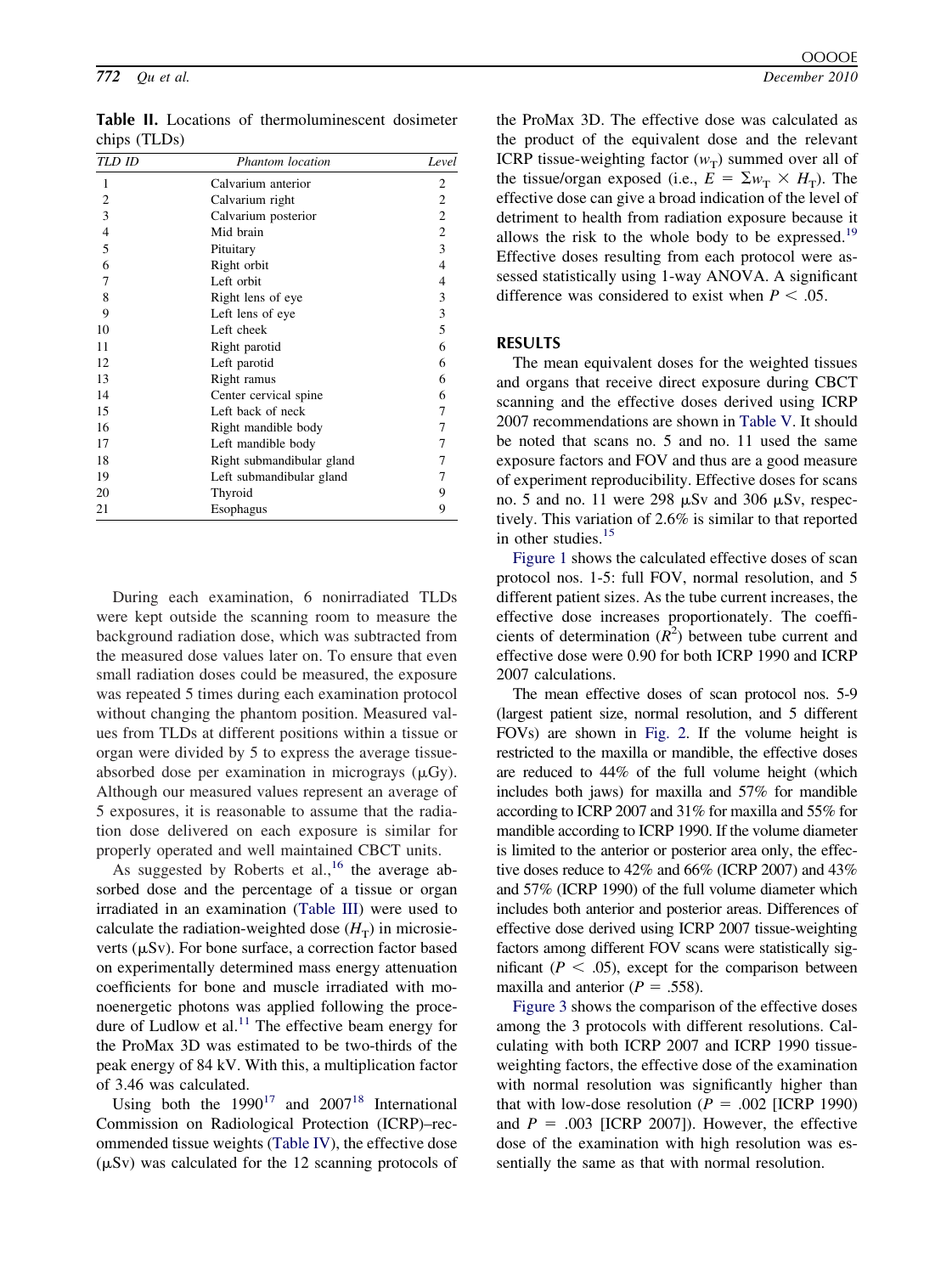|                                   | <b>Full FOV</b> | Mandible       | Maxilla | TLD ID                 |
|-----------------------------------|-----------------|----------------|---------|------------------------|
| Bone marrow                       | 16.5            | 5              | 5       |                        |
| Mandible                          | 1.3             | 1.3            | 0.7     | 13, 16, 17             |
| Calvaria                          | 11.8            | 2              | 2.6     | 1, 2, 3                |
| Cervical spine                    | 3.4             | 1.7            | 1.7     | 14                     |
| Thyroid                           | 100             | 100            | 100     | 20                     |
| Esophagus                         | 10              | 10             |         | 21                     |
| Skin                              | 5               | $\overline{c}$ | 2       | 8, 9, 10, 15           |
| Bone surface                      | 16.5            | 5              | 5       |                        |
| Mandible                          | 1.3             | 1.3            | 0.7     | 13, 16, 17             |
| Calvaria                          | 11.8            | $\overline{c}$ | 2.6     | 1, 2, 3                |
| Cervical spine                    | 3.4             | 1.7            | 1.7     | 14                     |
| Salivary glands                   | 100             | 100            | 100     |                        |
| Parotid                           | 100             | 100            | 100     | 11, 12                 |
| Submandibular                     | 100             | 100            | 100     | 18, 19                 |
| <b>Brain</b> <sup>a</sup>         | 100             | 20             | 40      | 4, 5                   |
| Remainder                         |                 |                |         |                        |
| <b>Brain</b> <sup>b</sup>         | 100             | 20             | 40      | 4, 5                   |
| Lymphatic nodes <sup>a</sup>      | 5               | 5              | 5       | 11-14, 16-19, 21       |
| Muscle <sup>a,b</sup>             | 5               | 5              | 5       | 11-14, 16-19, 21       |
| Extrathoracic airway <sup>a</sup> | 100             | 100            | 100     | 6, 7, 11-14, 16-19, 21 |
| Oral mucosa <sup>a</sup>          | 100             | 100            | 100     | 11-13, 16-19           |

<span id="page-3-0"></span>**Table III.** Estimated percentage of tissue irradiated and TLDs used to calculate mean absorbed dose to a tissue or organ

a<sup>2</sup>007 recommendations of International Commission on Radiological Protection (ICRP).

<sup>b</sup>1990 recommendations of the ICRP.

**Table IV.** Current and previous International Commission on Radiological Protection tissue-weighting factors  $(w_T)$  for calculation of effective dose

tion setting, the calculated effective dose was  $87 \mu Sv$ (ICRP 2007) or 40  $\mu$ Sv (ICRP 1990).

The absorbed dose read from TLDs in the phantom

| Tissue            | 1990 $w_{\tau}$ | 2007 $w_T$     |
|-------------------|-----------------|----------------|
| Bone marrow       | 0.12            | 0.12           |
| <b>Breast</b>     | 0.05            | 0.12           |
| Colon             | 0.12            | 0.12           |
| Lung              | 0.12            | 0.12           |
| Stomach           | 0.12            | 0.12           |
| <b>Bladder</b>    | 0.05            | 0.04           |
| Esophagus         | 0.05            | 0.04           |
| Gonads            | 0.20            | 0.08           |
| Liver             | 0.05            | 0.04           |
| Thyroid           | 0.05            | 0.04           |
| Bone surface      | 0.01            | 0.01           |
| <b>Brain</b>      | Remainder       | 0.01           |
| Salivary glands   | Not applicable  | 0.01           |
| Skin              | 0.01            | 0.01           |
| Remainder tissues | $0.05^{\rm a}$  | $0.12^{\rm b}$ |

**DISCUSSION**

depends on the position of the chips, skull size, and soft tissue morphology of the phantom, which simulate an actual human subject. The effective doses of the ProMax 3D calculated in the present study were lower than those reported previously by Ludlow et al. $^{11}$  $^{11}$  $^{11}$  A number of factors might have contributed to this difference, including differences in the anthropomorphic phantom (the phantom used in the work by Ludlow et al. was constructed with an actual skull; the phantom used in the present work was made from bone and soft tissue simulation materials) and differences in the location of TLDs (21 locations in the present study versus 24 locations in the study by Ludlow et al.). However, the greatest contribution to lower measured doses is likely an increase in copper filtration of the x-ray beam. The study by Ludlow et al. was based on an early version of the ProMax 3D unit. Beginning in 2008 units began to incorporate 0.5 mm of copper filtration to reduce dose. Patient dose is reduced by filtering lowerenergy x-ray photons from the beam. An additional benefit of this approach is that the higher mean energy of the beam makes volume reconstruction less subject

<sup>a</sup>Adrenals, brain, upper large intestine, small intestine, kidney, muscle, pancreas, spleen, thymus, uterus.

<sup>b</sup>Adrenals, extrathoracic region, gall bladder, heart, kidney, lymphatic nodes, muscle, oral mucosa, pancreas, prostate, small intestine, spleen, thymus, uterus/cervix.

The no. 12 scan protocol stitches 3 horizontal views into 1 image, which can include most of the maxillofacial region. Owing to the automatic low-dose resolu-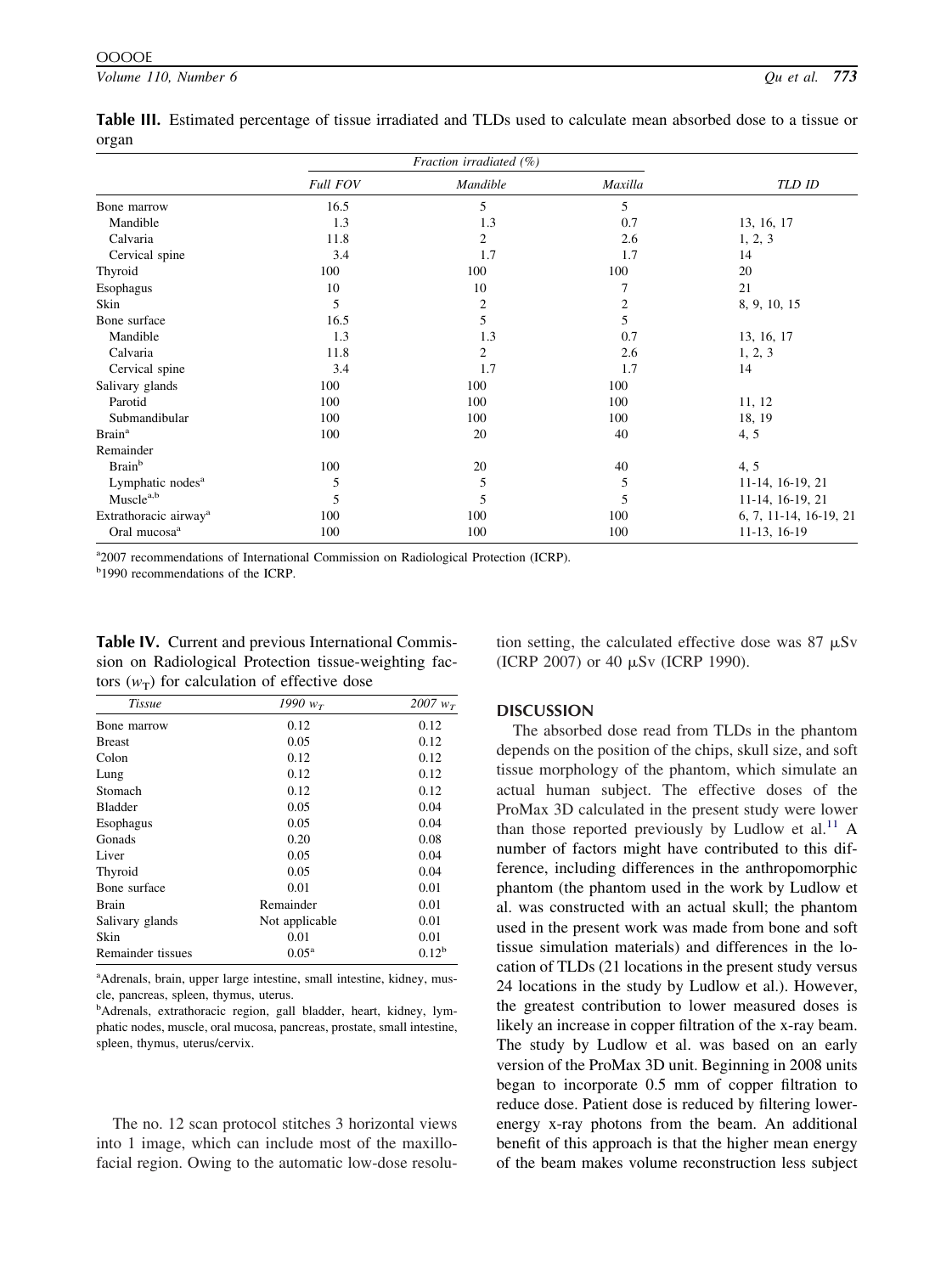<span id="page-4-0"></span>

|  |  | Table V. Mean equivalent dose $(\mu Sv)$ to tissue/organs in the head and neck from ProMax 3D scannings and effective |  |  |  |
|--|--|-----------------------------------------------------------------------------------------------------------------------|--|--|--|
|  |  | doses ( $\mu$ Sv) derived using International Commission on Radiological Protection (ICRP) 2007 recommendations       |  |  |  |

|             |                |                |           |      |                 |                    |                    | Remainder tissues/organs  |                        |                                      |                      |                             |                   |
|-------------|----------------|----------------|-----------|------|-----------------|--------------------|--------------------|---------------------------|------------------------|--------------------------------------|----------------------|-----------------------------|-------------------|
| Scan<br>no. | Bone<br>marrow | <i>Thyroid</i> | Esophagus | Skin | Bone<br>surface | Salivary<br>glands | Brain <sup>a</sup> | <b>Brain</b> <sup>b</sup> | Lymphatic<br>$nodes^a$ | Extrathoracic<br>region <sup>a</sup> | Muscles <sup>a</sup> | Oral<br>mucosa <sup>a</sup> | Effective<br>dose |
|             | 71             | 527            | 41        | 69   | 247             | 2,334              | 74                 | 74                        | 111                    | 1,845                                | 111                  | 2,687                       | 102               |
| 2           | 132            | 670            | 54        | 96   | 456             | 4,335              | 152                | 152                       | 188                    | 3,132                                | 188                  | 4,492                       | 169               |
| 3           | 205            | 785            | 62        | 157  | 708             | 5,328              | 207                | 207                       | 242                    | 4,048                                | 242                  | 5,640                       | 216               |
| 4           | 255            | 1,101          | 94        | 163  | 883             | 6,582              | 215                | 215                       | 299                    | 4.981                                | 299                  | 6,933                       | 272               |
| 5           | 274            | 1,231          | 95        | 188  | 948             | 7,270              | 235                | 235                       | 326                    | 5,416                                | 326                  | 7,579                       | 298               |
| 6           | 98             | 333            | 19        | 70   | 341             | 3,865              | 86                 | 86                        | 164                    | 2,795                                | 164                  | 3,559                       | 131               |
|             | 95             | 855            | 60        | 38   | 329             | 4,048              | 20                 | 20                        | 198                    | 3,284                                | 198                  | 4,881                       | 171               |
| 8           | 132            | 495            | 36        | 91   | 458             | 2.607              | 111                | 111                       | 146                    | 2.445                                | 146                  | 3,409                       | 127               |
| 9           | 188            | 589            | 49        | 124  | 652             | 5,162              | 201                | 201                       | 224                    | 3,752                                | 224                  | 5,225                       | 197               |
| 10          | 35             | 138            | 13        | 24   | 121             | 557                | 23                 | 23                        | 33                     | 545                                  | 33                   | 732                         | 30                |
| 11          | 279            | 1,305          | 95        | 181  | 966             | 7,492              | 254                | 254                       | 329                    | 5,476                                | 329                  | 7,633                       | 306               |
| 12          | 102            | 409            | 35        | 65   | 354             | 1,940              | 97                 | 97                        | 87                     | 1447                                 | 87                   | 1,868                       | 87                |

a ICRP 2007.

b ICRP 1990.



Fig. 1. Linear correlation between the calculated effective dose and tube current. *ICRP*, International Commission on Radiological Protection.



Fig. 2. Mean effective doses of the scan protocols for different fields of view (FOVs). *ICRP*, International Commission on Radiological Protection.

to beam-hardening artifact. Most pre-2008 units have now been retrofitted with additional filtration.

The ICRP periodically reassesses the risk of ionizing radiation by looking at new data from exposures of human populations. The ongoing evaluation of survivors of the atomic bomb explosions in Japan constitutes the single largest group where the long-term effect of radiation exposure has been studied. Tissue weights used in the ICRP 1990 formula for calculating effective dose were based largely on cancer mortality data. The 2007 tissue weights incorporate additional incidence and mortality data that have become available subsequent to the 1990 publication. In particular, cancer risks in salivary glands and brain were judged to be sufficient to warrant weighting as individually named tissues. Inclusion of 3 new tissues in the remainder group (extrathoracic region, lymphatic nodes, and oral mucosa) in addition to increasing the weight of the remainder group from 0.05 to 0.12 has increased the proportion of total risk that is allocated to tissues in the maxillofacial region. Because the adjusted weights of the ICRP 2007 publication reflect additional evidence of cancer risks on soft tissues, this method should be used when calculating dose and risk in the maxillofacial region. We have also reported ICRP 1990 calculations of dose, so that the differences in dose between the 2 calculations can be fully appreciated.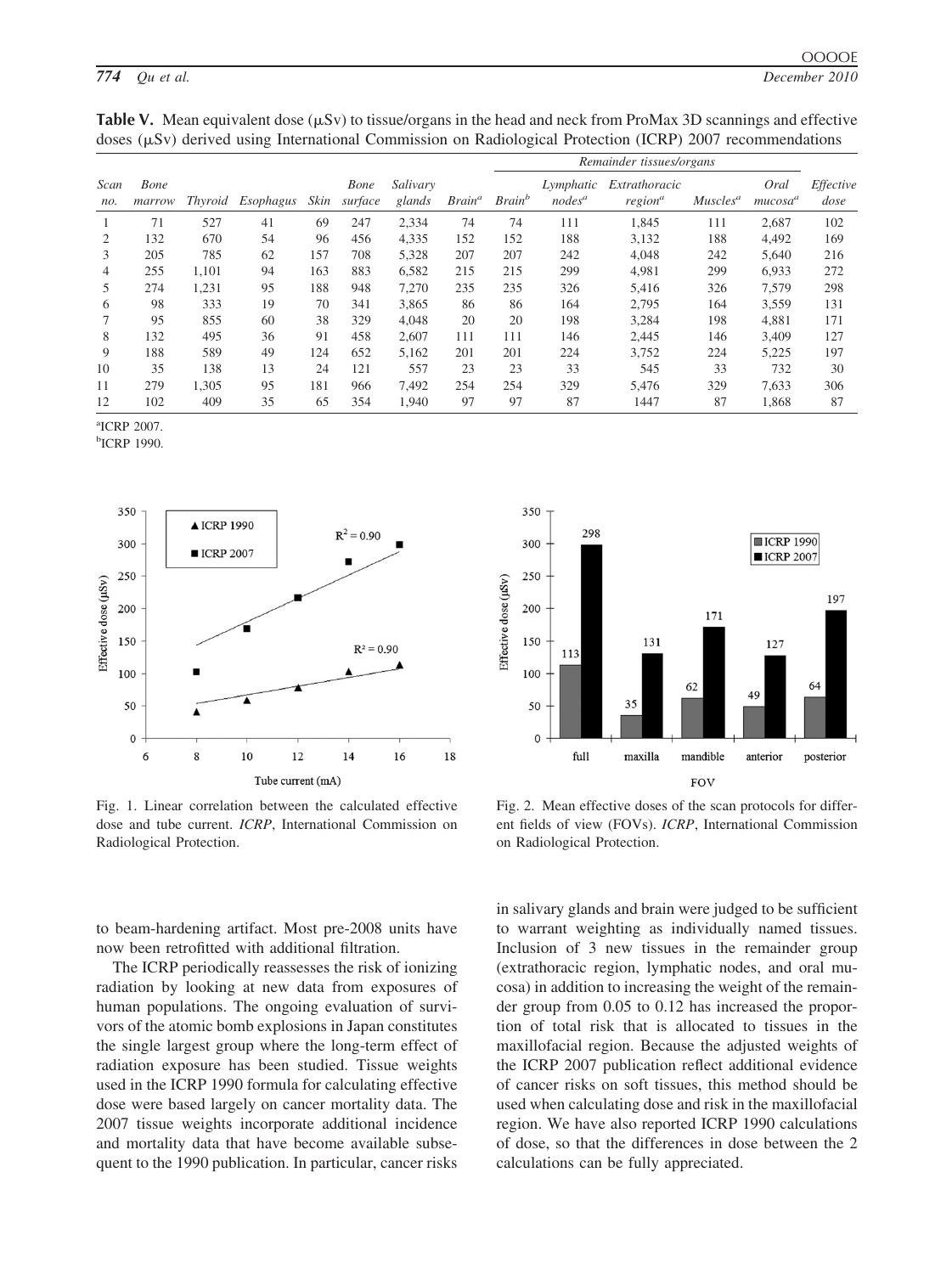<span id="page-5-0"></span>

Fig. 3. Comparison of the effective doses among high, normal, and low resolutions. *ICRP*, International Commission on Radiological Protection. \*Significant differences between low and high and between low and normal resolutions.

The net result of changes in the ICRP 2007 recommendations is a marked increase in calculated doses of the CBCT examinations of the maxillofacial region [\(Figs. 1-](#page-4-0)3). When the salivary glands are fully irradiated by the primary beam, such as during a full-FOV examination, the calculated effective dose for the ProMax 3D using the 2007 factors is more than double that using the 1990 factors. This is consistent with the findings of other studies for CBCT dosimetry measure-ments.<sup>[15,16,19](#page-6-0)</sup>

Although full-FOV doses from the ProMax 3D CBCT with normal resolution were lower than the dose of helical CT examinations reported in the literature,  $20$ they were several to hundreds of times higher than the doses from single panoramic or other conventional dental radiographs. In particular, the standard FOV and largest patient settings resulted in mean equivalent doses for salivary glands of 7,381  $\mu$ Sv (average of scan nos. 5 and 11). Similarly, the mean equivalent doses measured in the extrathoracic region, which includes the nasal and pharyngeal airway mucosa, averaged  $5,446 \mu Sv$  for scan nos. 5 and 11. If applied for all imaging tasks and all patients, these scan protocols would result in a significantly higher patient dose than an approach which customizes exposure parameters for specific diagnostic tasks and patient characteristics. The ProMax 3D CBCT unit provides several dental application protocols that allow the clinician to reduce patient dose. Selectable patient size is one of these options. Default sizes provided by the manufacturer are proportional to the tube current [\(Table I\)](#page-1-0). The effect of this on patient dose was demonstrated by the present study, with a significant reduction in dose achieved

when selecting the protocol for small patient size. Thus, when a patient with a small head is imaged, a "smaller" or "smallest" patient size should be selected. This is especially important for children who are twice as sensitive to radiation effects as adults.

Reducing the size of the FOV is another option that can reduce radiation dose. The ProMax 3D scanner employs collimation to provide different FOVs. The present study demonstrates that a small FOV contributes to lowering of effective dose. Scans collimated for the maxilla were able to dramatically reduce dose by eliminating direct exposure of the submandibular and thyroid glands [\(Fig. 2\)](#page-4-0). Therefore, when the region of interest (ROI) is confined to the maxilla or mandible, it is helpful to choose an intermediate volume height focusing on the maxillary or mandible areas. If lesions (e.g., localized periapical or periodontal lesions) are limited to the anterior or posterior region, a half-volume diameter is recommended. In this case, the head of patient needs to be positioned accurately during scanning to ensure that the small FOV contains the ROI. The choice of FOV should be the smallest option that captures the ROI.

Another method to reduce radiation dose during CBCT examination is to lower the resolution settings. The ProMax 3D provides 3 levels of resolution: high, normal, and low. However, since the high- and normaldose resolutions use the same exposure parameters, the equivalent dose and the calculated effective dose showed no difference. If the low-dose resolution is chosen, the present study shows that the effective dose can be reduced to about 10% of that with normal-dose resolution. Generally, a low dose leads to an image with low signal-to-noise ratio. Therefore, when a low-dose resolution is chosen to make CBCT images, the dental task at hand and required image quality should be taken into consideration. Further study is needed to evaluate the relationship between resolution settings and diagnostic accuracy for dental applications. For tasks where no difference in diagnostic accuracy is found between CBCT images taken with different resolution settings, the resolution resulting in reduced dose should be selected.

A new technology that the ProMax 3D uses is stitching to combine 3 volumes into a single larger volume to include all structures of the maxillofacial region. This is restricted to the low-dose resolution setting and thus produces an effective dose of 87  $\mu$ Sv (ICRP 2007) or 40  $\mu$ Sv (ICRP 1990), which is even lower than standard full-FOV scanning. This technique can be applied to evaluate extensive disorders, such as complex fractures or the bone destruction of odontogenic tumors. The effect of patient movement during the acquisition of the 3 volumes used for stitching and the effect of